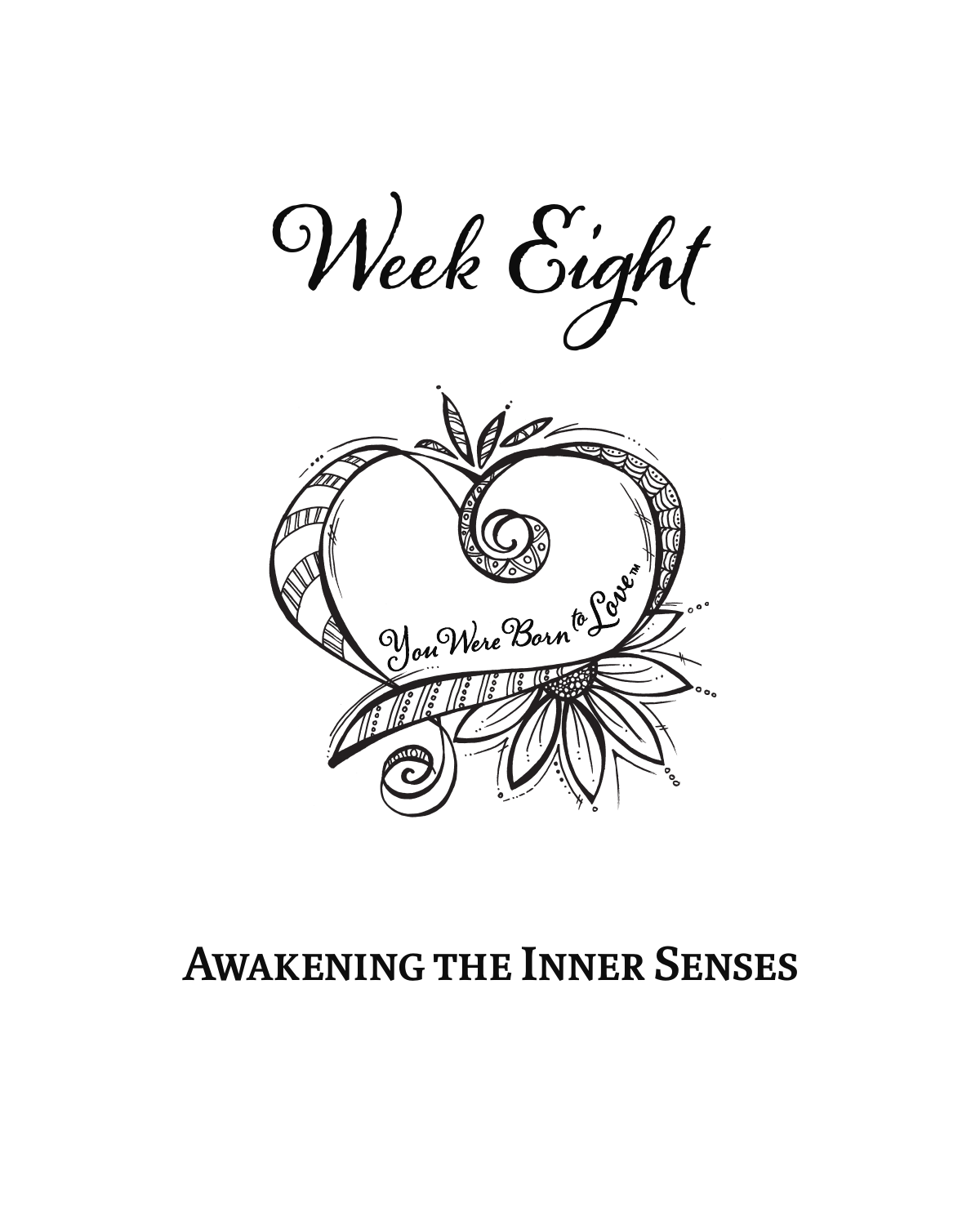# **You Were Born to Love**

#### **Lesson - Clearly Define the Dream You Desire!**

Clearly Define the Dream you desire! YES, the BIG ONE!

Pay attention to how you feel as you are writing it down. Come from your heart. Notice what pictures come into your mind's eye. Include your feelings as you write.

*Ex. I am so happy and grateful now that I can write that 6 figure check (more specific would be to say \$200,000.00) to pay for a surgery for one child, so they may have a new smile. WOW! That feels quite unbelievably amazing. I notice my self writing the check. I can actually see it. I am smiling. I'm sitting at the kitchen table . The envelope is addressed and the stamp is on it all ready to go in the mail.*

*I have a wonderful, joyous feeling of fulfillment in my heart. This is a reality now! Holy Moly!!!! I'm actually trembling from the energy that is vibrating through my hands. It feels different than anything I could have imagined. I believe it's a sense off freedom and satisfaction combined with joy all rolled into one amazing feeling!*

When you write, just write what feels 'right' in your heart. You can always add or edit as you shift your perception. Hold this image of your dream in your heart. It feels so important to you!

How does that feel? Write from this space. Remember it happens 'through' you. Allow your senses to awaken and write what comes through.

Start by placing your hand on your heart. Take three deep and full breaths, clear your mind and relax and have fun!

Dedicate a whole page, or more, to writing this.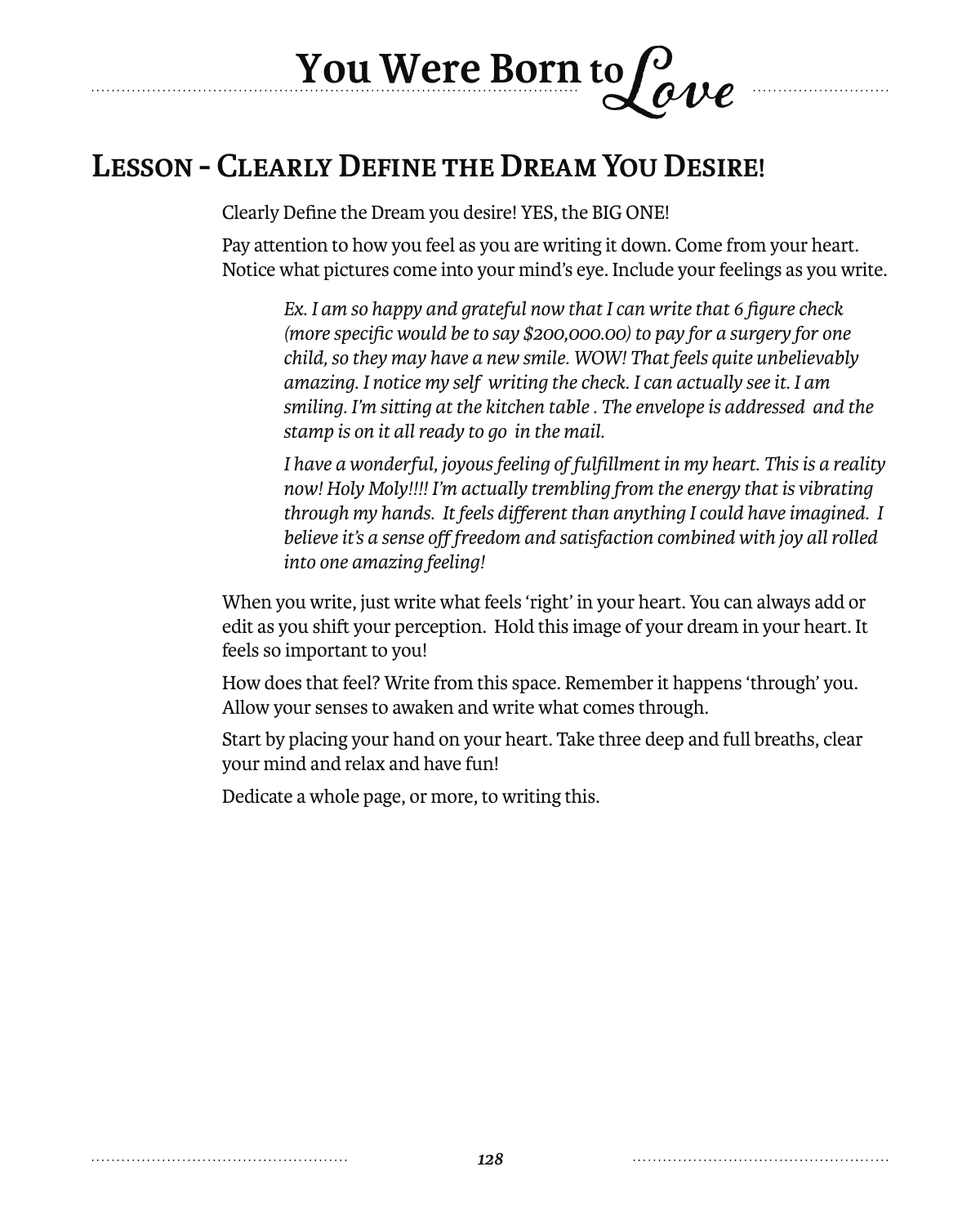| What is your $\mathcal{B}_{q}$ $\mathcal{D}_{beam}$ ? |  |  |
|-------------------------------------------------------|--|--|
|                                                       |  |  |
|                                                       |  |  |
|                                                       |  |  |
|                                                       |  |  |
|                                                       |  |  |
|                                                       |  |  |
|                                                       |  |  |
|                                                       |  |  |
|                                                       |  |  |
|                                                       |  |  |
|                                                       |  |  |
|                                                       |  |  |
|                                                       |  |  |
|                                                       |  |  |
|                                                       |  |  |
|                                                       |  |  |
|                                                       |  |  |
|                                                       |  |  |
|                                                       |  |  |
|                                                       |  |  |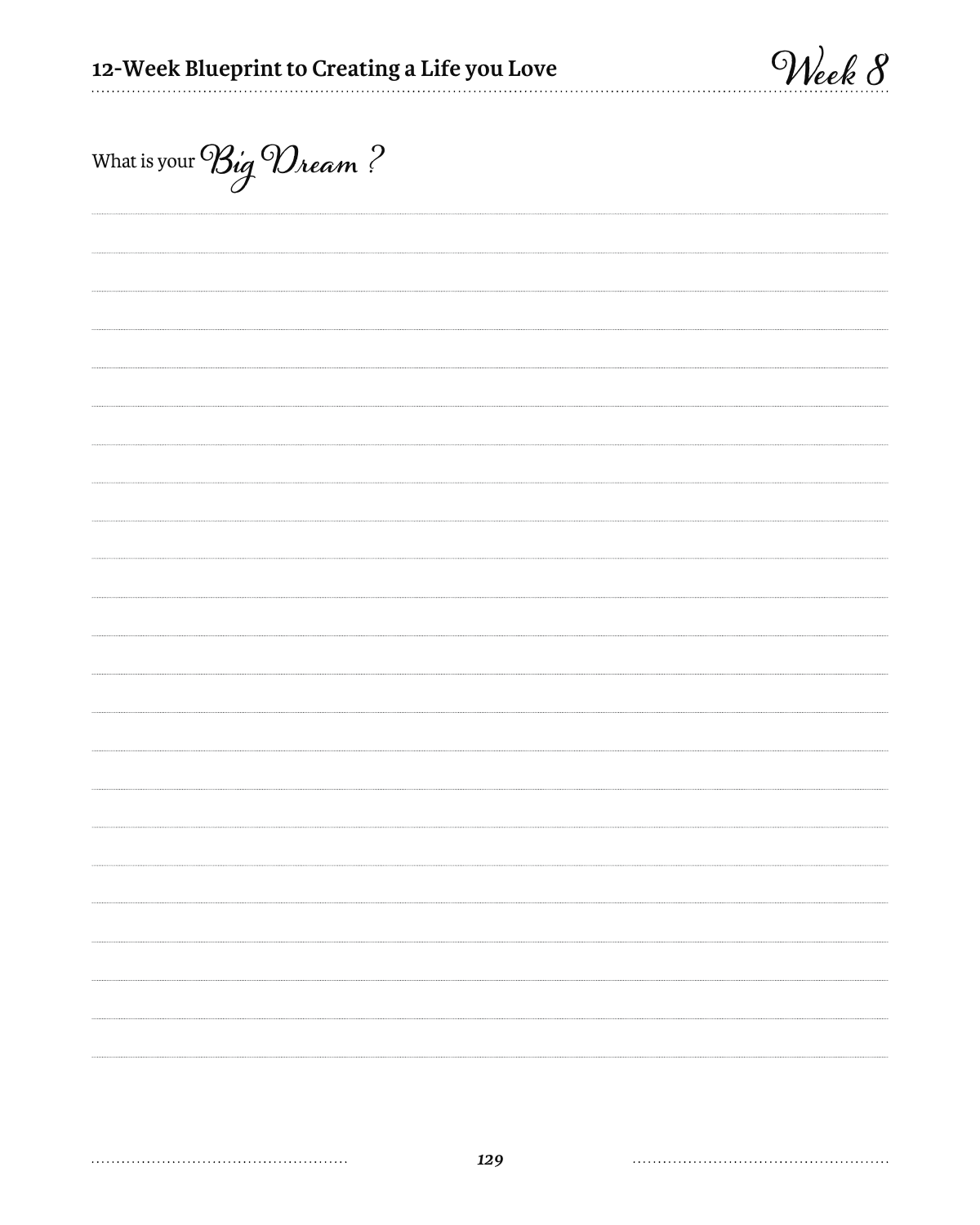#### **Lesson - Intuition**

We all get gut feelings. How many times do we listen and  $\hbar u$ sthem? Do you have any doubt or fear trusting your intuition? Where do you feel that has come from ?

**Love**

**You Were Born to**

How can you *'allow*' this intelligence to reveal itself to you without any doubt<br>or fear? or fear?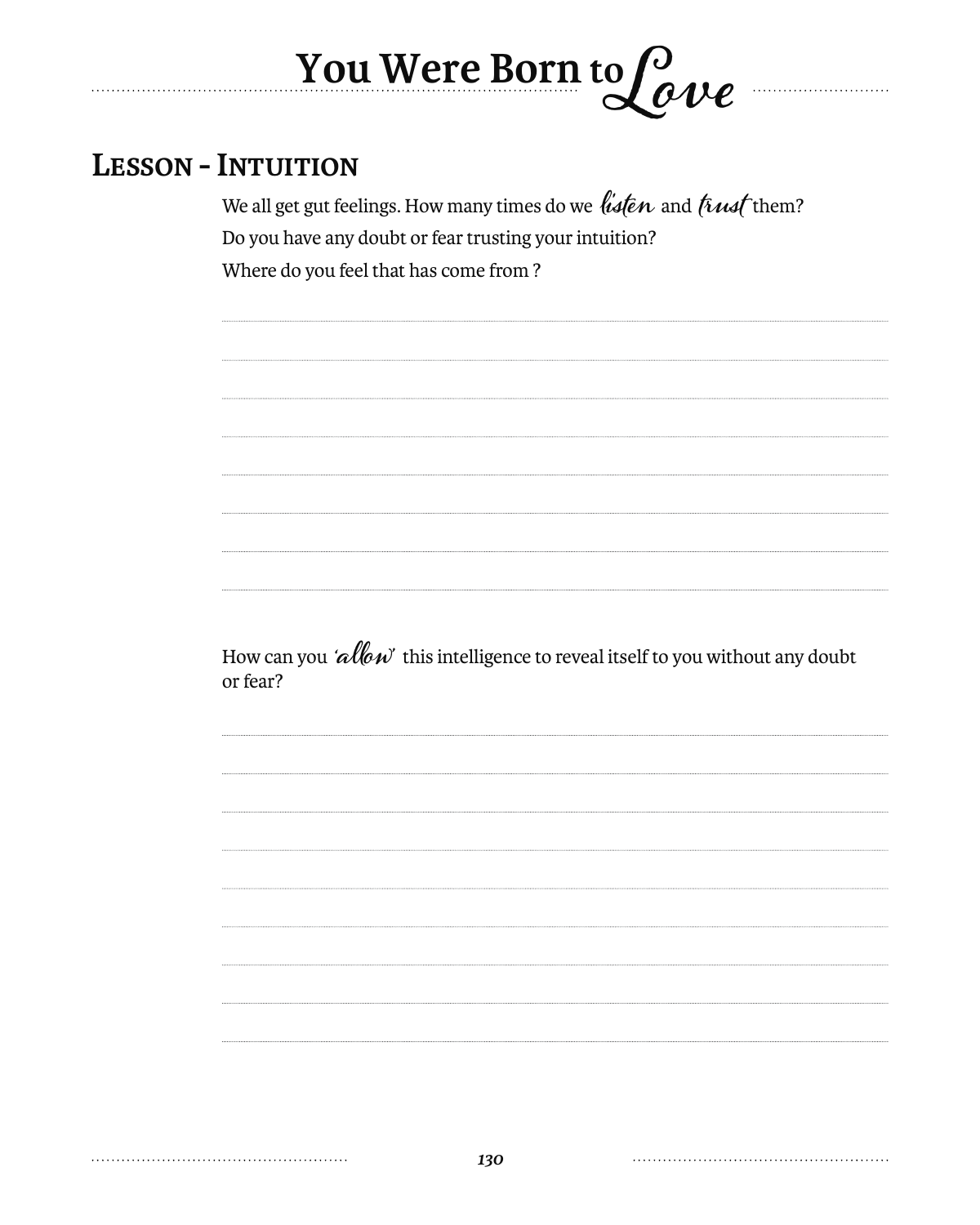Remember, when you were a child? You looked at the world in wonderment. You explored. You tasted things, perhaps even dirt. Until we heard "NO" from someone, we continued to trust our guidance to explore, to taste, to touch, to feel.

Do you remember the feeling? To be free?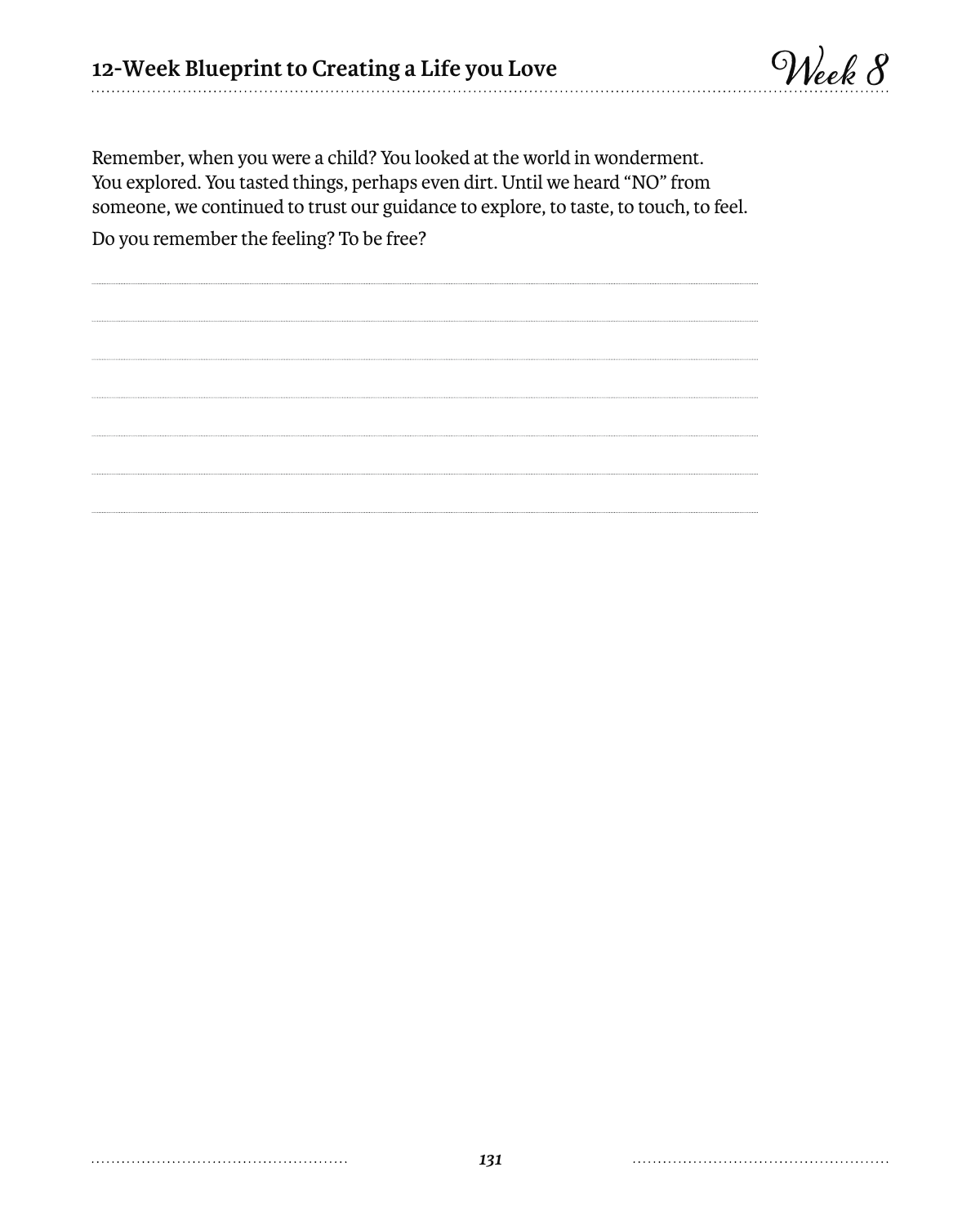#### **Lesson - Intuition**

Make a decision today to trust your intuitive sense all day.

I will

**You Were Born to**

**Love**

Act upon your gut feeling when it shows up.

Notice how you are feeling? Do you doubt or do you just do it?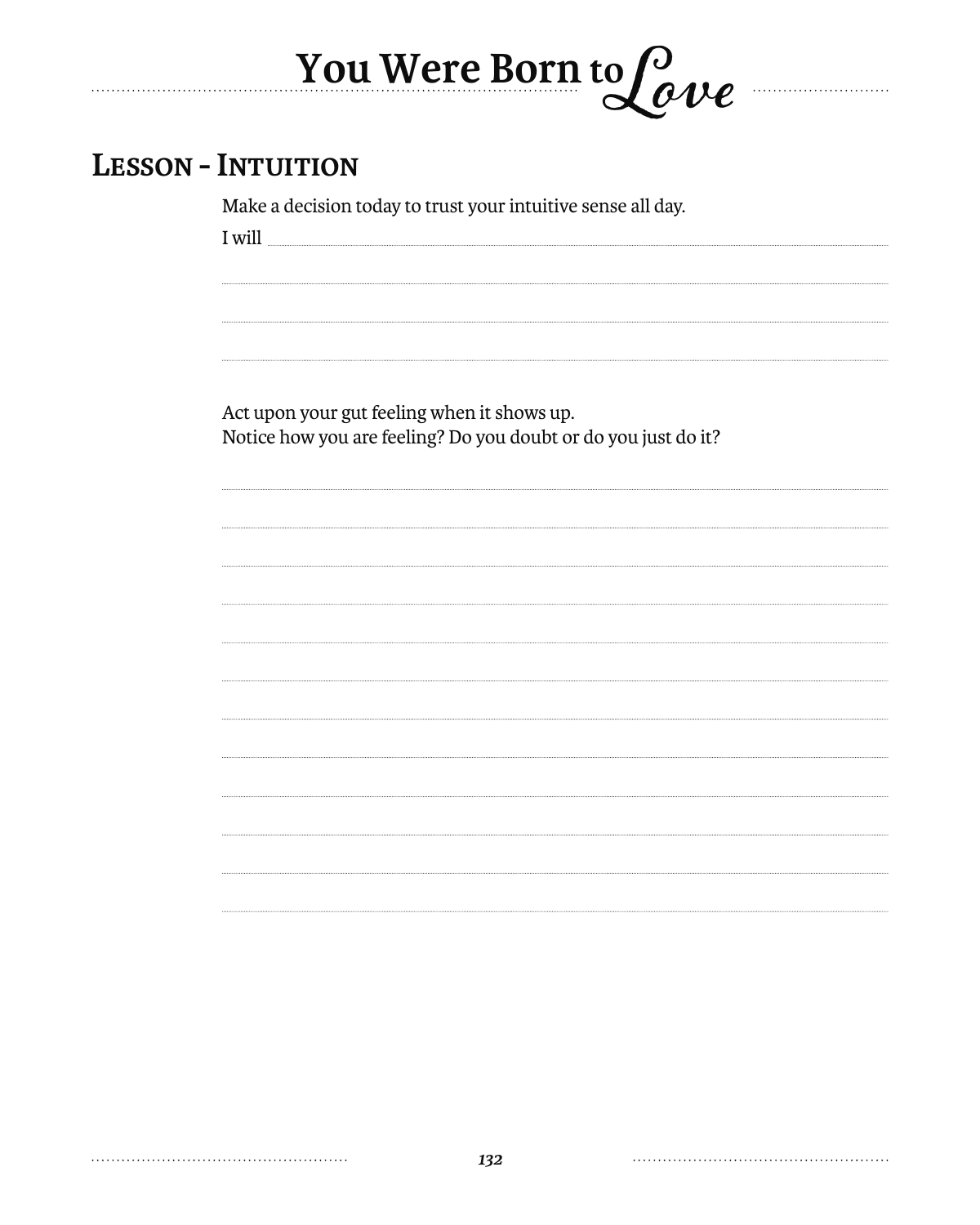Pay attention to the sensation of your energy, your magnetic current running through you. What did you experience and notice?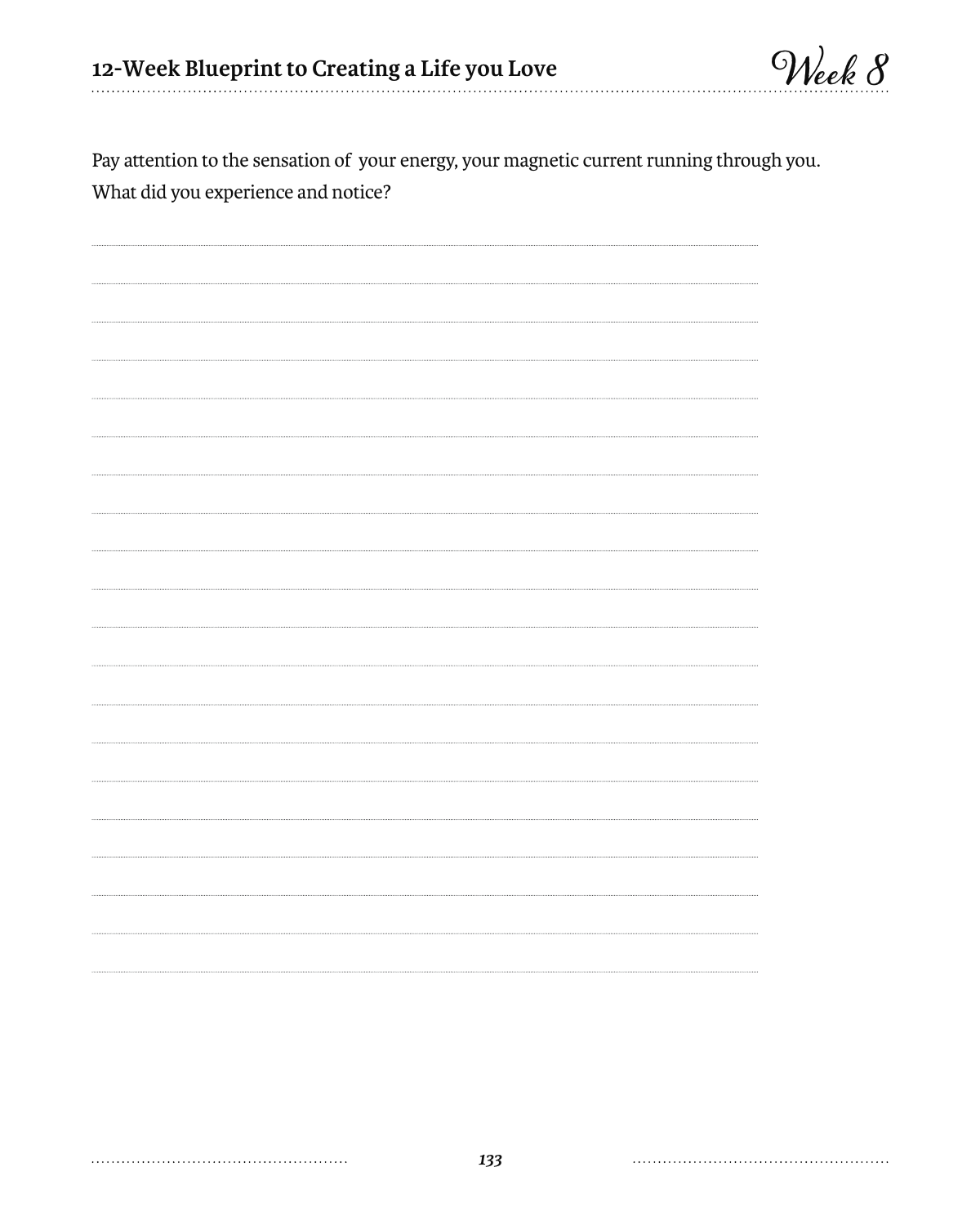#### **Lesson - Intuition**

How did you allow yourself the freedom to trust today?

**You Were Born to Love**

. . . . . . . . .

**Be easier about everything .** ~Abraham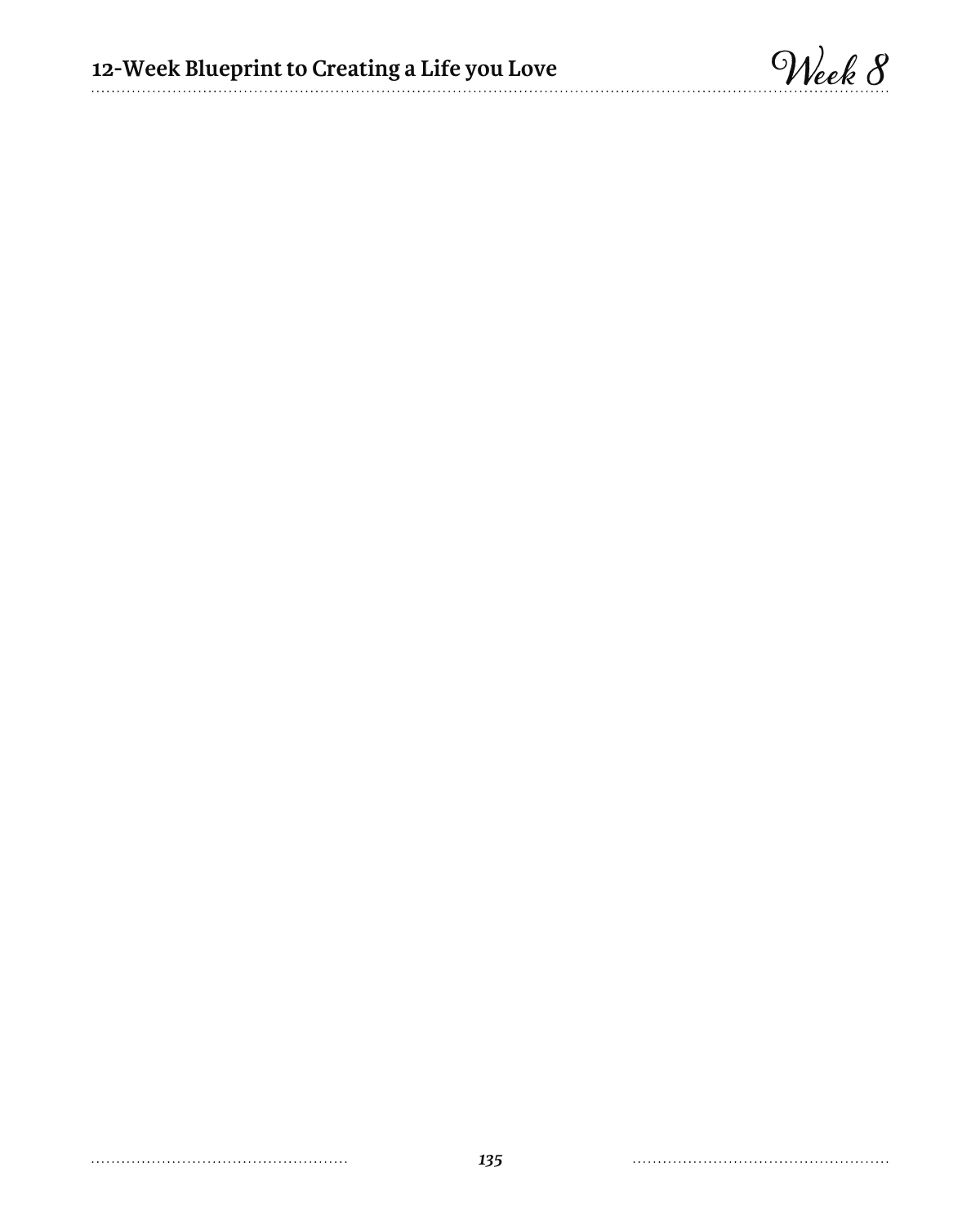## **You Were Born to Love Lesson - Connection with Nature**

#### Take time to go out in nature. Notice how it feels to smell the grass, a flower? What do you notice in the sky? What does the energy feel like today? Notice the connection and cycle of life. What stood out to you in this observation?

| Everything    |  |
|---------------|--|
|               |  |
|               |  |
| has a         |  |
|               |  |
|               |  |
| voice.        |  |
|               |  |
|               |  |
| Listen with   |  |
|               |  |
| the soft      |  |
|               |  |
|               |  |
| ears of       |  |
|               |  |
|               |  |
| your          |  |
|               |  |
|               |  |
| Inner Spirit. |  |
|               |  |
|               |  |
|               |  |
|               |  |
|               |  |
|               |  |
|               |  |
|               |  |
|               |  |
|               |  |
|               |  |
|               |  |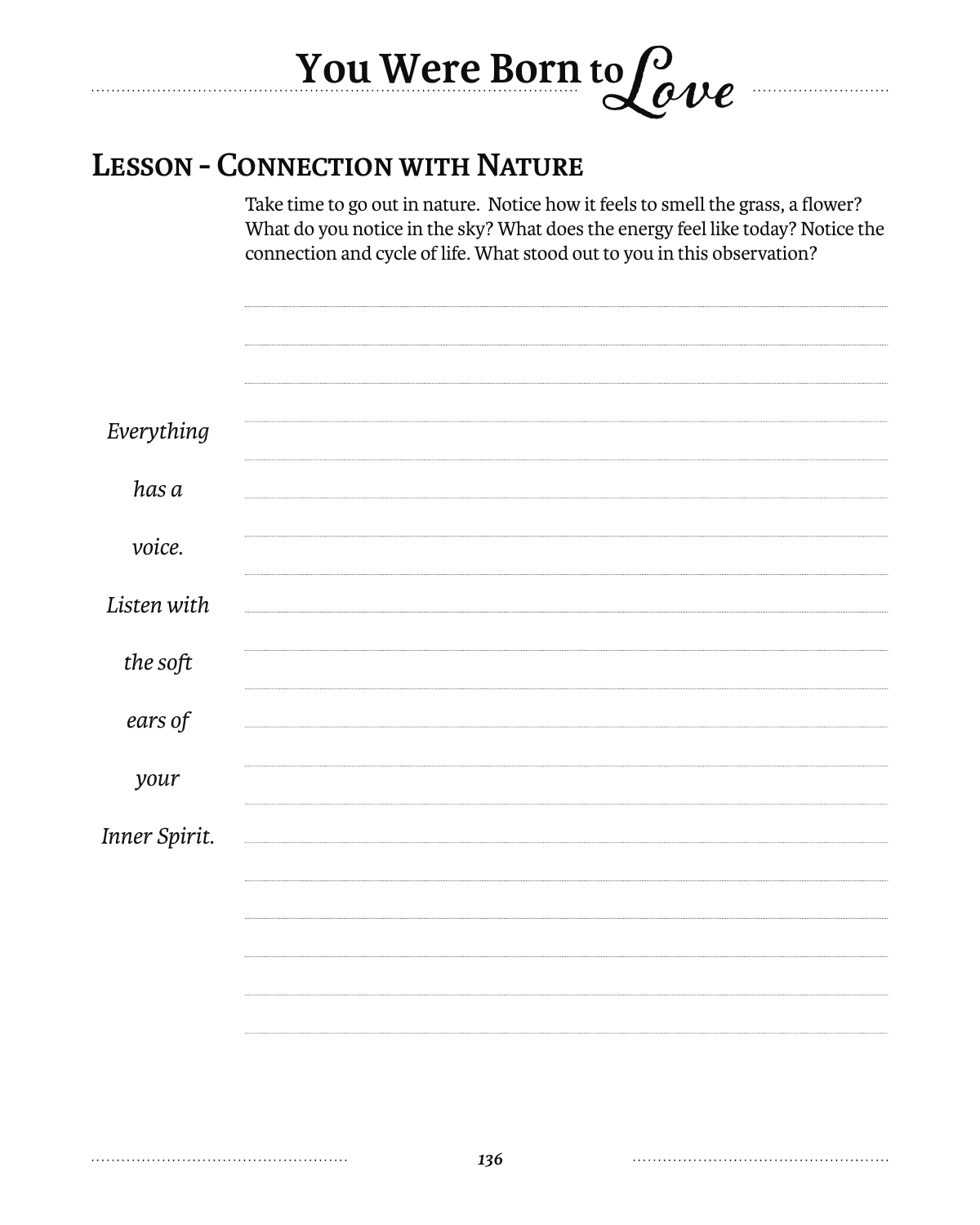| Take the time to NOTICE the senses you are awakening today.<br>Which sense seems to be your super power? Which one is most powerful today? |  |  |  |  |  |
|--------------------------------------------------------------------------------------------------------------------------------------------|--|--|--|--|--|
|                                                                                                                                            |  |  |  |  |  |
|                                                                                                                                            |  |  |  |  |  |
|                                                                                                                                            |  |  |  |  |  |
|                                                                                                                                            |  |  |  |  |  |
|                                                                                                                                            |  |  |  |  |  |
|                                                                                                                                            |  |  |  |  |  |
|                                                                                                                                            |  |  |  |  |  |
|                                                                                                                                            |  |  |  |  |  |
|                                                                                                                                            |  |  |  |  |  |
|                                                                                                                                            |  |  |  |  |  |
|                                                                                                                                            |  |  |  |  |  |
|                                                                                                                                            |  |  |  |  |  |
|                                                                                                                                            |  |  |  |  |  |
|                                                                                                                                            |  |  |  |  |  |
|                                                                                                                                            |  |  |  |  |  |
|                                                                                                                                            |  |  |  |  |  |

Take the time to "NOTICE" the senses you are awakening today.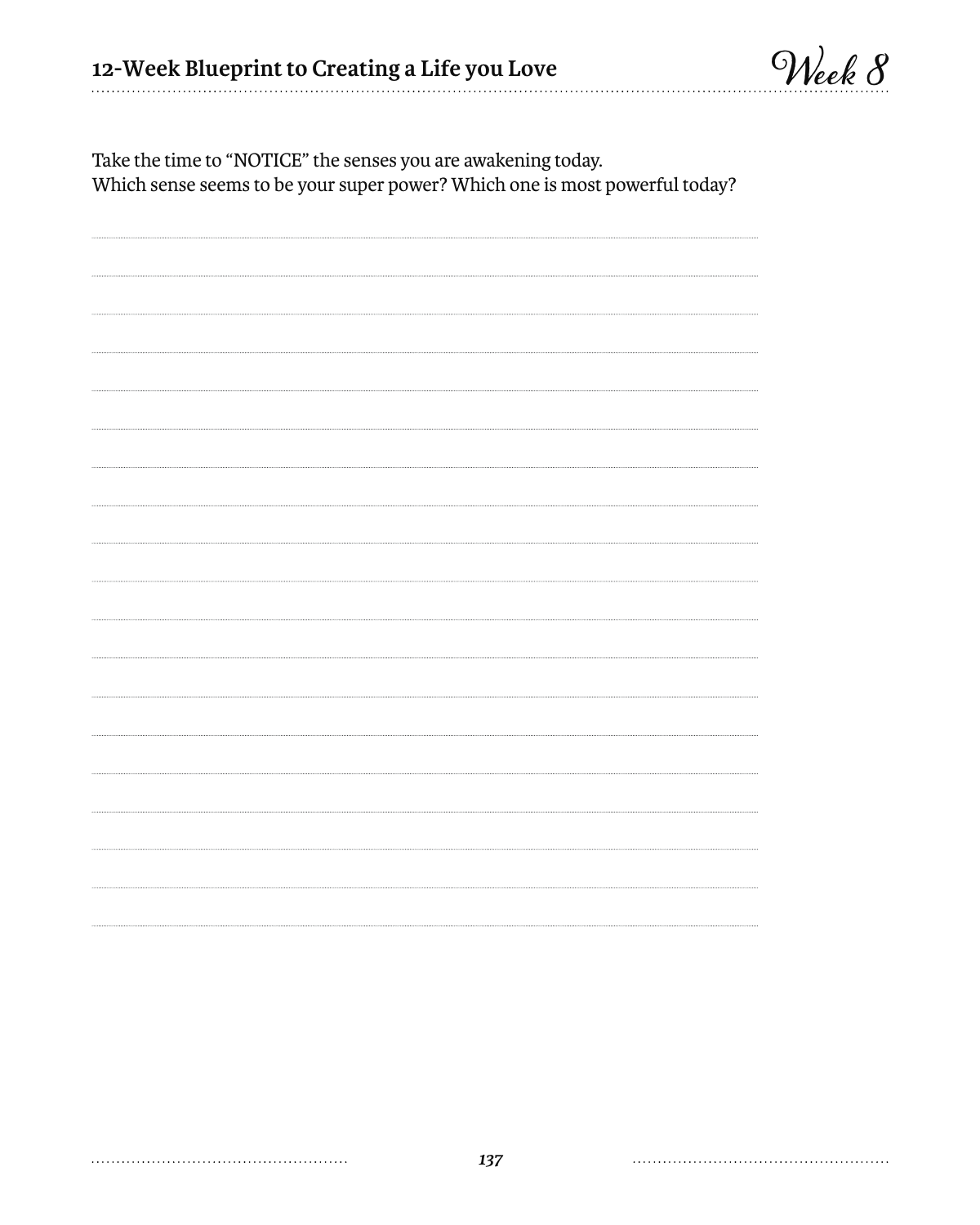## **You Were Born to Love LESSON - CONNECTION WITH NATURE**

When you observe the cycle of nature, what does it teach you about your dream cycle?

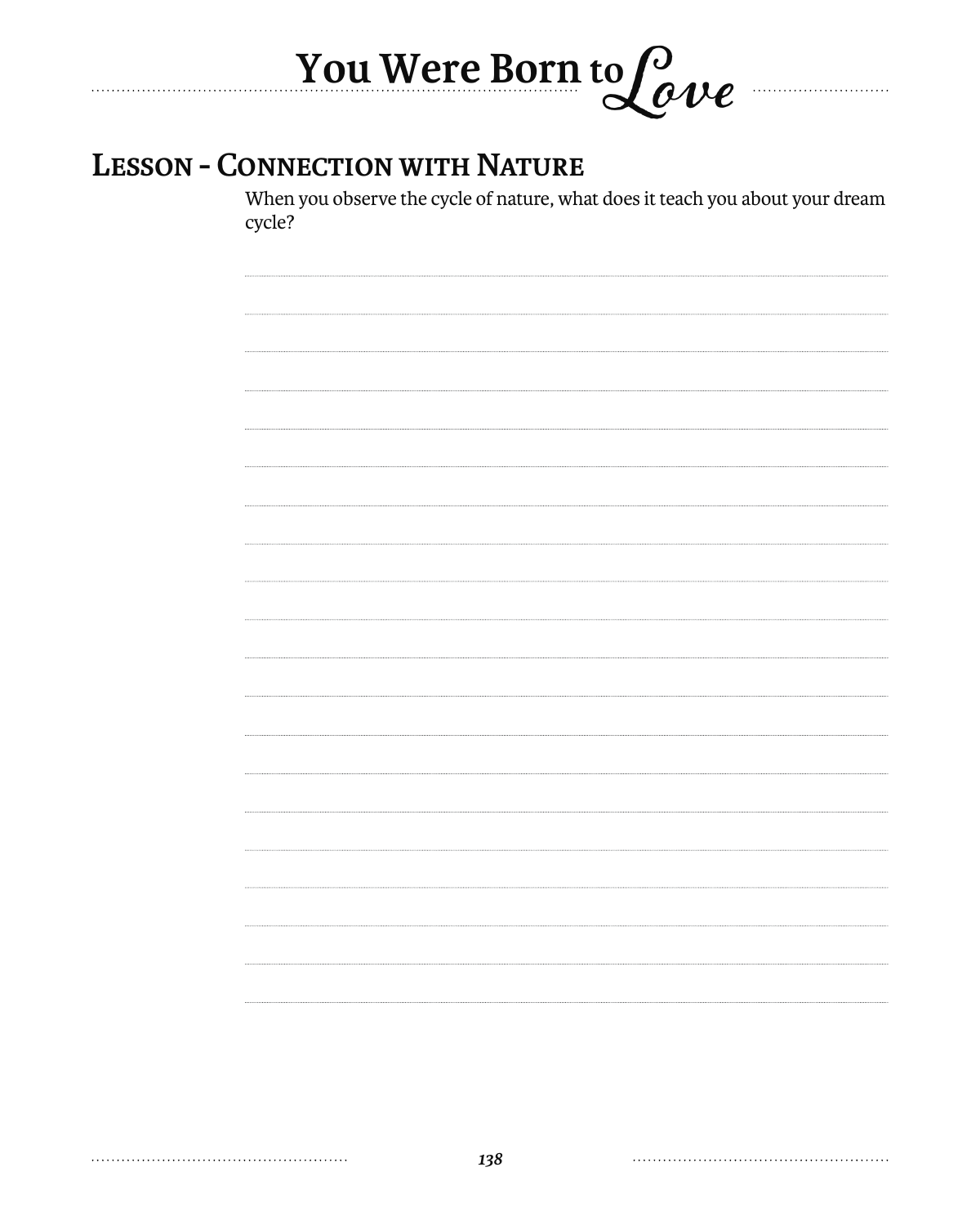**Week 8**

Did you trust your intuition to guide you to certain places, flowers etc?

I am so happy and grateful now that I awakened to and <u>successive and successive and successive</u> and successive and successive and successive and successive and successive and successive and successive and successive and successive and successive and successive and succes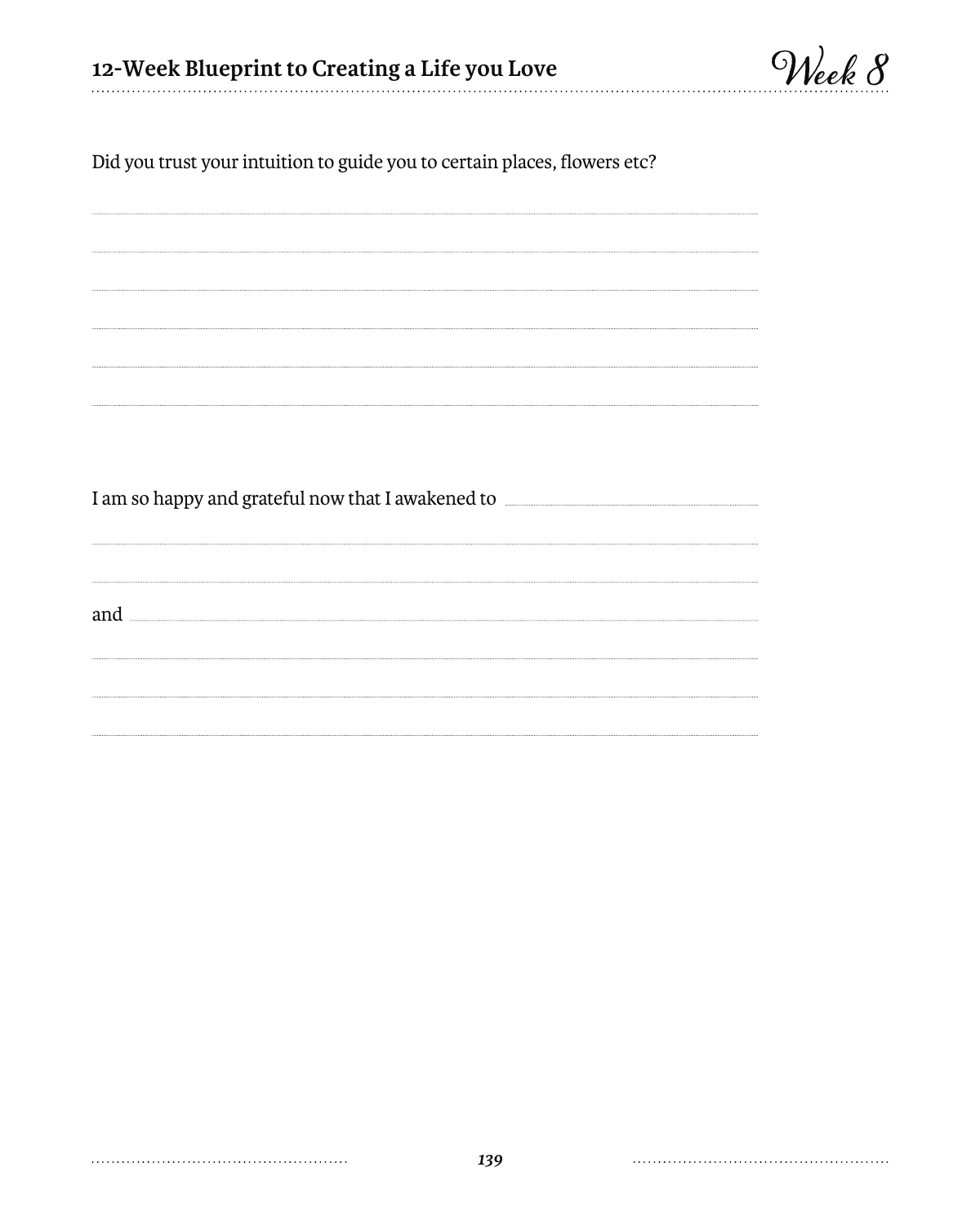#### **Lesson - I AM ENOUGH**

I respect all my basic rights of life. I respect the gifts that I am given. I respect my power to choose and activate my **dream**.

 $\bm{\nu} \bm{e}$ 

**You Were Born to**

I respect

*Right Mindfulness. This means being aware of our thoughts, words, and deeds. ~* Buddhism